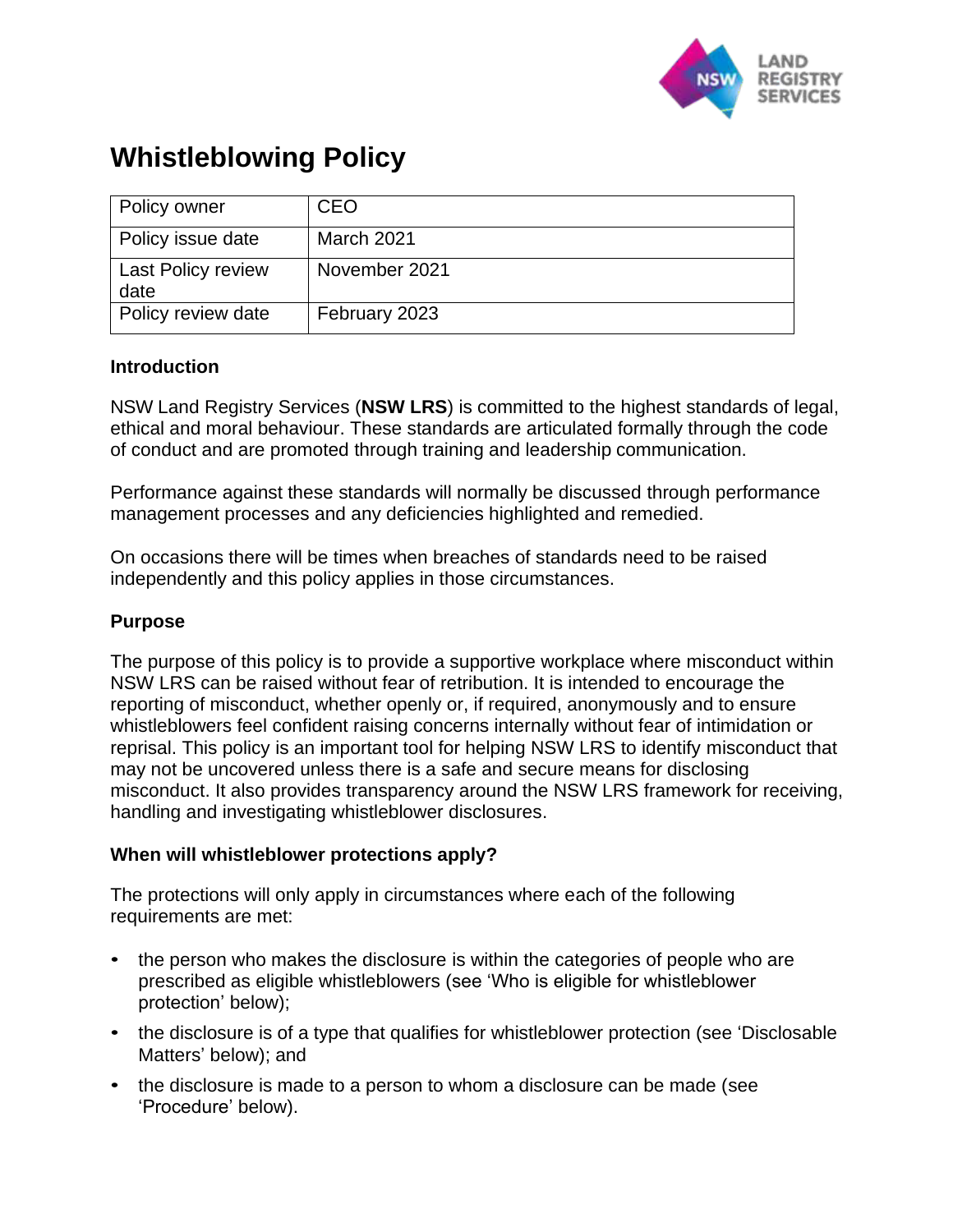

## **Who is eligible for whistleblower protection?**

Any person who is, or has been, one of the following:

- NSW LRS officers or employees (including current and former employees who are permanent, part-time, fixed-term or temporary, interns, secondees, managers and directors);
- NSW LRS contractor or consultant (and their employees); or
- supplier of services or goods whether unpaid or not (and their employees),

or a relative, dependent or spouse of any of the above.

## **Disclosable matters**

A whistleblower is a person who reports misconduct (being fraud, negligence, default, breach of trust and breach of duty) in accordance with this policy. NSW LRS encourages the disclosure of information that suggests misconduct, an improper state of affairs or circumstances or a contravention of legislation or regulatory requirements. Disclosable matters include conduct that may not involve a contravention of a particular law.

NSW LRS considers **misconduct** to be any conduct which:

- is fraudulent or corrupt such as falsification of records, contracts or data, money laundering, adopting questionable or improper accounting practices or bribery;
- is illegal, such as theft, dealing in or use of illicit drugs, violence (actual or threatened), harassment or intimidation, criminal damage to property or other breaches of any law or regulatory requirement in Australia;
- is unethical, such as discrimination, oppression, acting dishonestly, altering company records, wilfully making false entries in official records, or wilfully breaching NSW LRS' Code of Conduct;
- is potentially damaging to NSW LRS, such as maladministration;
- is harmful or potentially harmful to a NSW LRS employee or contractor such as unsafe work practices or wilful disregard to the safety of others in the workplace;
- may cause serious financial or non-financial loss to NSW LRS, damage its reputation or otherwise be detrimental to the interests of NSW LRS;
- involves unjustified or personal searches of the register that is not a proper function of an employee's or contractor's role;
- is in contravention of Modern Slavery requirements (where coercion, threats or deception are used to exploit victims and undermine their freedom, such as forced labour); or
- involves any other kind of serious malpractice or impropriety including retaliatory action against a whistleblower for having made a disclosure.

Disclosures that are not about disclosable matters do not qualify for protection under the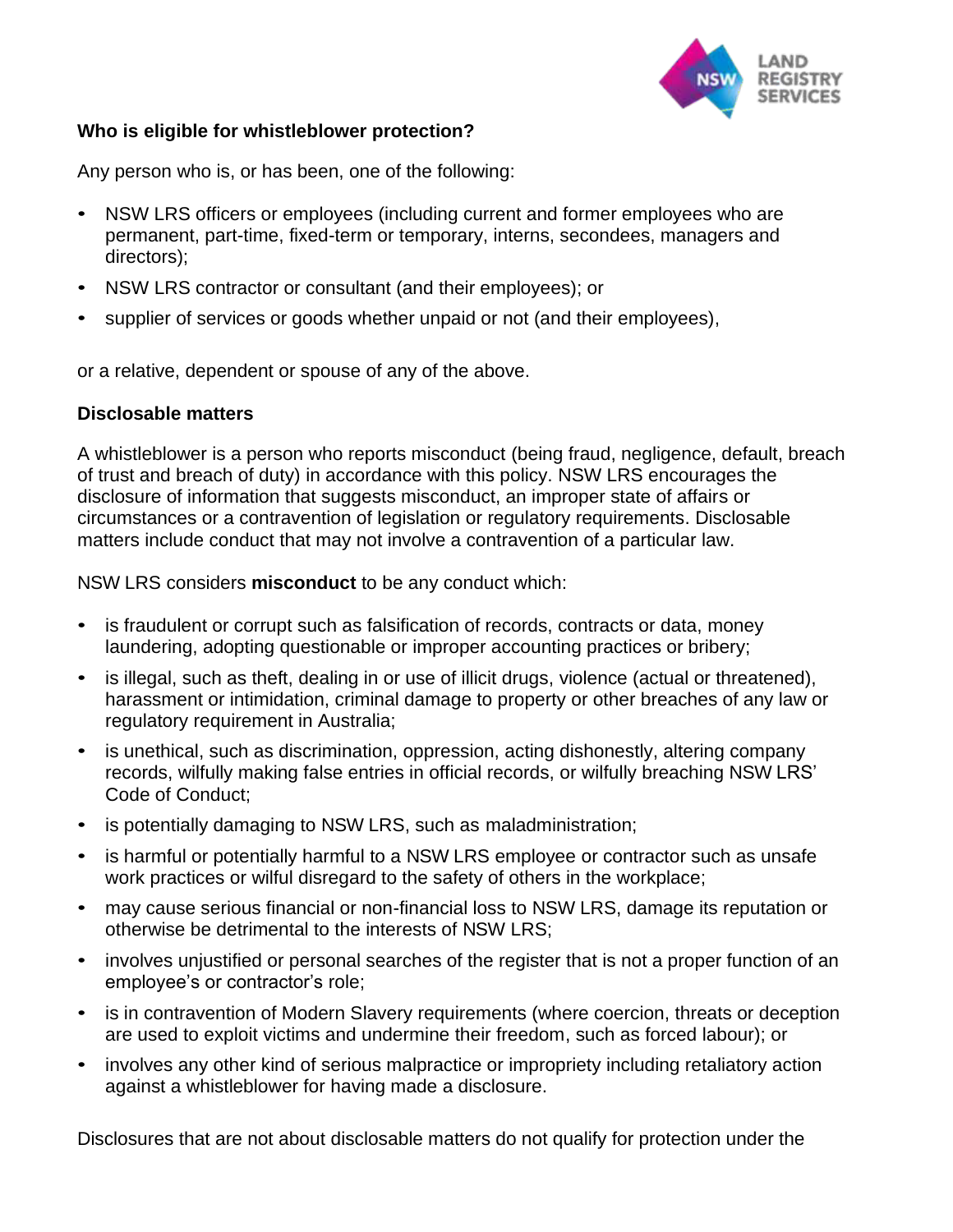

Corporations Act. Such disclosures may be protected under other legislation, such as the *Fair Work Act 2009*.

## **Procedure**

A whistleblower who wishes to seek additional information before making a disclosure can contact any of the persons noted below under 'Who a whistleblower can report to'.

A whistleblower wanting to report misconduct should do their best to ensure that the report is:

- factually accurate;
- complete from first-hand knowledge; and
- based on, as a minimum, reasonable grounds to suspect the misconduct.

A whistleblower will not be penalised and can still qualify for protections even if the information turns out to be incorrect. However, you must not make a report you know is not true, or is misleading. Where it is found that you knowingly made a false report, this may be a breach of the Code of Conduct and will be considered a serious matter that may result in disciplinary action. There may also be legal consequences if you make a knowingly false report.

It is not the whistleblower's job to investigate or prove a case of misconduct.

A whistleblower can make a report anonymously, however the value of that information may be of limited use and NSW LRS will not be able to follow up with the whistleblower for further information if necessary or to tell the whistleblower what steps NSW LRS may take based on the report made. A whistleblower can refuse to answer questions that they feel could reveal their identity at any time, including during any follow-up conversations. If your identity is known to the person to whom you made a disclosure, you can ask them to adopt a pseudonym for the purposes of disclosure if you prefer that the person not disclose your identity to others.

A whistleblower who has committed or been involved in misconduct themselves will not be immune from disciplinary action merely because they have reported misconduct in accordance with this policy. However, the person's conduct in making the report is likely to be considered in determining what disciplinary action is appropriate.

## *Who a whistleblower can to report to*

A whistleblower should report misconduct to the Chief People Officer (**CPO**) of NSW LRS and state clearly that they are making a report under this policy. Where it is not possible or appropriate to report suspicion of misconduct to the CPO, reports should be raised directly to the General Counsel. In exceptional circumstances, when neither is appropriate, a whistleblower report may be made to the Chair of the Audit & Risk Committee or the Chair of the NSW LRS Board. Disclosures can be made outside of business hours.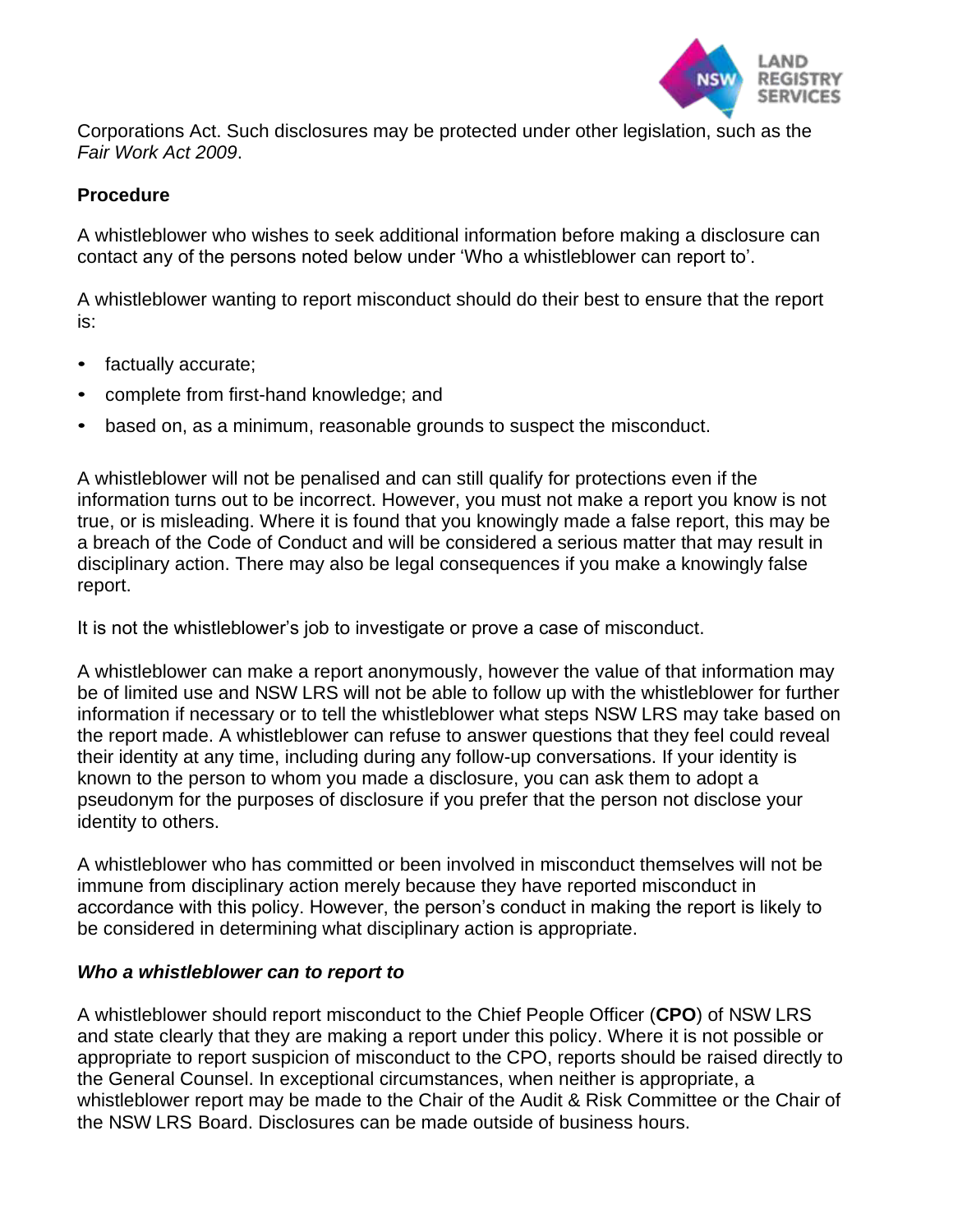

Current contact details for these parties are as follows:

Chief People Officer Brad Griffiths [brad.griffiths@nswlrs.com.au](mailto:brad.griffiths@nswlrs.com.au)

General Counsel Nicole Graham [nicole.graham@nswlrs.com.au](mailto:nicole.graham@nswlrs.com.au)

Audit and Risk Committee Chair Elizabeth Hallett [elizabeth.hallett@nswlrs.com.au](mailto:elizabeth.hallett@nswlrs.com.au)

Board Chair Andrew Dutton [andrew.dutton@nswlrs.com.au](mailto:andrew.dutton@nswlrs.com.au)

Reports may also be posted to Level 27, 175 Liverpool Street, Sydney NSW 2000 (marked to the attention of one of the above persons).

Where it is not possible or appropriate to report suspicion of misconduct to any of the above persons, reports can be made to an auditor or regulatory bodies.

Whistleblower disclosures can also be made to:

- a legal practitioner, where the disclosure is for the purpose of obtaining legal advice or legal representation in relation to the making of a disclosure; and
- ASIC, APRA or other prescribed Commonwealth bodies.

The law also protects whistleblower disclosures made to a journalist or parliamentarian in "emergency" and "public interest" situations. Essentially these provide escalation mechanisms in circumstances where a person has previously made a disclosure to ASIC, APRA or another Commonwealth prescribed body and certain requirements are satisfied. A discloser should contact an independent legal adviser before making a public interest disclosure or emergency disclosure.

An emergency disclosure is the disclosure of information to a journalist or parliamentarian, where:

- the discloser has previously made a disclosure of the information to ASIC, APRA or another Commonwealth body prescribed by regulation;
- the discloser has reasonable grounds to believe that the information concerns a substantial and imminent danger to the health or safety of one or more persons or to the natural environment;
- before making the emergency disclosure, the discloser has given written notice to the body to whom the disclosure was made that: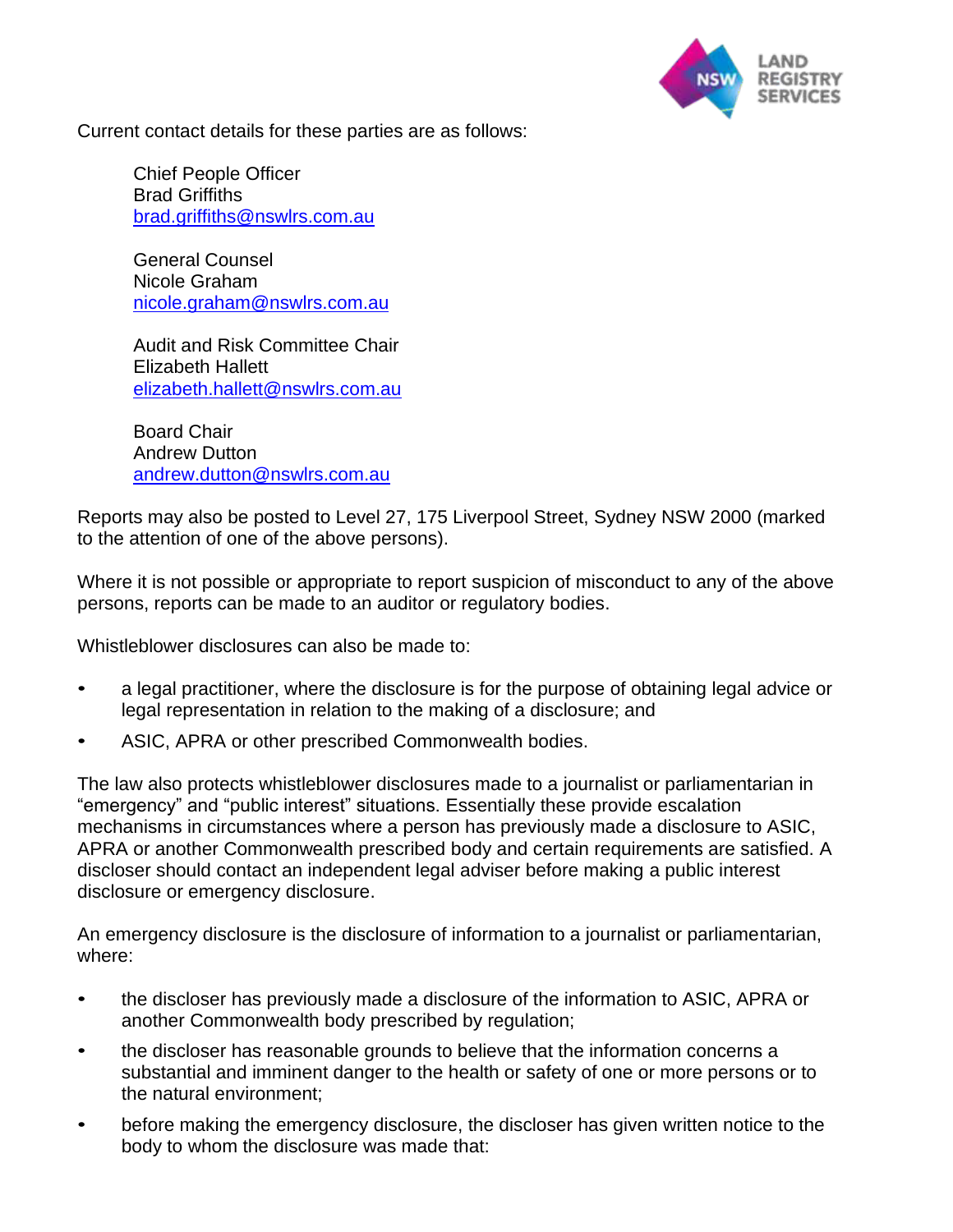

- includes sufficient information to identify the previous disclosure; and
- states that the discloser intends to make an emergency disclosure; and
- the extent of the information disclosed in the emergency disclosure is no greater than is necessary to inform the journalist or parliamentarian of the substantial and imminent danger.

A public interest disclosure can be made to a journalist or parliamentarian where:

- at least 90 days have passed since the discloser made the disclosure to ASIC, APRA or another Commonwealth body prescribed by regulation;
- the discloser has reasonable grounds to believe that no action is being, or has been taken, in relation to their disclosure;
- the discloser has reasonable grounds to believe that making a further disclosure of the information is in the public interest; and
- before making the public interest disclosure, the discloser has given written notice to the body to whom the previous disclosure was made that:
	- includes sufficient information to identify the previous disclosure; and
	- states that the discloser intends to make a public interest disclosure.

NSW LRS would like to address misconduct as early as possible and encourage disclosures to be made internally where possible. This approach is intended to help build confidence and trust in our whistleblower policy, processes and procedures.

## *Investigation process*

The individual who receives the report will appoint an appropriate individual to investigate the report.

The individual who leads the investigation will be referred to as the Whistleblower Protection Officer (**WPO**) and should be either:

- an experienced internal investigator who is independent of the area where the misconduct is alleged to have occurred, or
- a qualified external investigator independent of NSW LRS where considered necessary.

While each investigation will vary depending on the nature of the disclosure, all investigations will be conducted as quickly and efficiently as the circumstances permit.

The WPO is responsible for keeping the whistleblower informed of the progress and outcomes of the inquiry/investigation subject to considerations of privacy of those against whom the allegations have been made. The frequency and timing of these updates may vary depending on the nature of the disclosure.

The method for documenting and reporting the findings will depend on the nature of the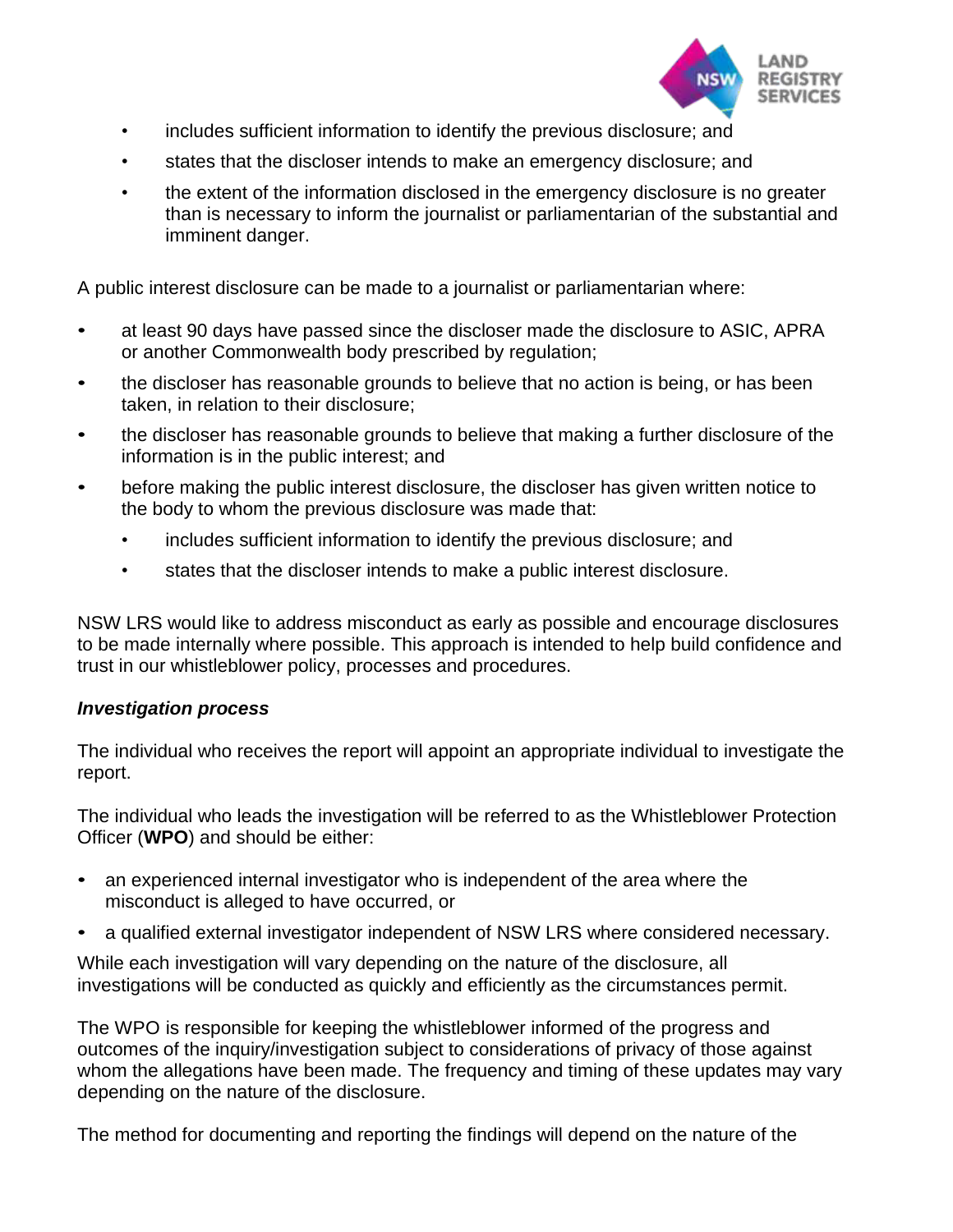

disclosure. There may be circumstances where it may not be appropriate to provide details of the outcome to the discloser.

NSW LRS will ensure fair treatment of employees, contractors or officers who are mentioned in a disclosure that qualifies for protection, including those that are the subject of the disclosure. For example:

- disclosures will be handled confidentially, when it is practical and appropriate in the circumstances;
- each disclosure will be assessed and may be the subject of an investigation;
- the objective of an investigation is to determine whether there is enough evidence to substantiate or refute the matters reported;
- when an investigation needs to be undertaken, the process will be objective, fair and independent;
- an employee, contractor or officer who is the subject of a disclosure will be advised about the subject matter of the disclosure as and when required by principles of natural justice and procedural fairness and prior to any actions being taken - for example, if the disclosure will be the subject of an investigation; and
- an employee, contractor or officer who is the subject of a disclosure may contact the Employee Assistance Program (EAP) which is a professional, confidential counselling and advice service paid for by NSW LRS.

No action will be taken against individuals who are implicated in a report until an investigation is complete and the investigator has determined whether any allegations are substantiated. NSW LRS may temporarily stand down on full pay an employee, contractor or officer who is implicated in a report during the course of the investigation. If the investigator finds the allegations to be unsubstantiated, the employee, contractor or officer will be immediately reinstated to full duties.

# **Whistleblower protection**

The responsibilities of the WPO include the assurance that action taken in response to the inquiry is appropriate to the circumstances and retaliatory action will not been taken against the person who made the disclosure.

The WPO has direct access to independent advisers as required, and a direct line of reporting to the relevant people as may be required to satisfy the objectives of this policy.

NSW LRS will endeavour to ensure the whistleblower's identity is protected from disclosure. It is illegal for a person to identify a discloser, or disclose information that is likely to lead to the identification of the discloser outside of the exceptions detailed below. The following unauthorised disclosures will be regarded as a disciplinary matter and misconduct under this policy, and will be dealt with in accordance with the Code of Conduct:

• unauthorised disclosure of the identity of a person who has made a report of misconduct; or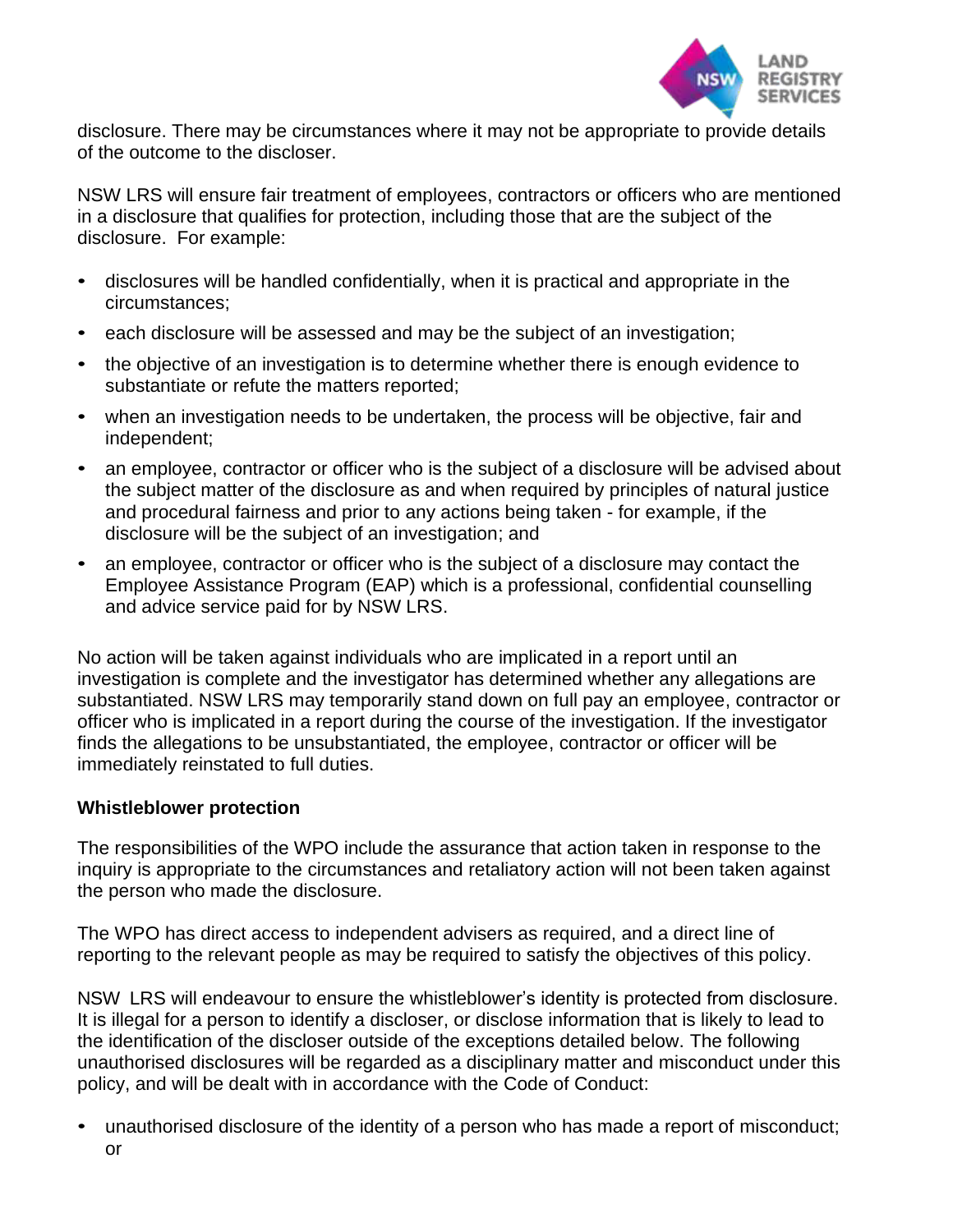

• unauthorised disclosure of information from which the identity of the whistleblower could be inferred.

Measures and mechanisms that may be used to protect the confidentiality of a discloser's identity include:

- all personal information or reference to the discloser witnessing an event will be redacted;
- the discloser will be referred to in gender neutral context;
- where possible, the discloser will be contacted to help identify certain aspects of their disclosure that could inadvertently identify them; and
- disclosures will be handled and investigated by qualified staff.

Secure record-keeping and information sharing processes that will be used include:

- all paper and electronic documents and other materials relating to disclosures will be stored securely with limited access rights;
- access to all information relating to a disclosure will be limited to those directly involved in managing and investigating the disclosure;
- only a restricted number of people who are directly involved in handling and investigating a disclosure will be made aware of a discloser's identity (subject to the discloser's consent) or information that is likely to lead to the identification of the discloser;
- communications and documents relating to the investigation of a disclosure will not to be sent to an email address or to a printer that can be accessed by other staff; and
- each person who is involved in handling and investigating a disclosure will be reminded about the confidentiality requirements, including that an unauthorised disclosure of a discloser's identity may be a criminal offence.

There are certain circumstances where a whistleblower's identity may be disclosed:

- the whistleblower consents to the disclosure;
- the disclosure is required by law;
- the disclosure is necessary to prevent or lessen a serious threat to a person's health or safety;
- where NSW LRS provides information to:
	- ASIC, APRA, a member of the Australian Federal Police;
	- a legal practitioner (for the purpose of obtaining legal advice or legal representation about the whistleblower provisions in the Corporations Act); or
- the disclosure is necessary to protect or enforce NSW LRS' legal rights or interests or defend itself against any claims.

A whistleblower can lodge a complaint about a breach of confidentiality to one of those persons whose details are listed above. They may also lodge a complaint with a regulator such as ASIC, APRA or the ATO, for investigation.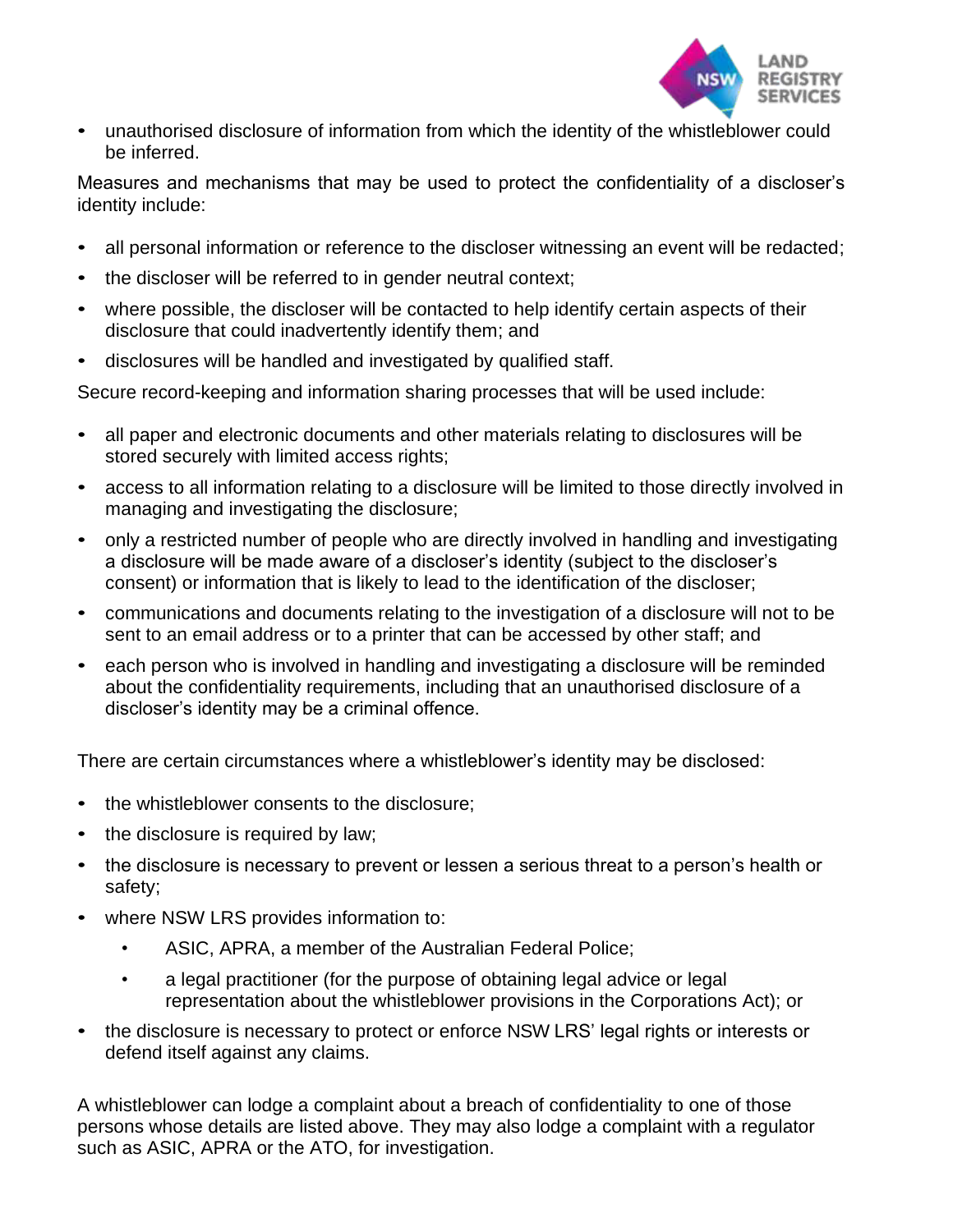

If the whistleblower has reasonable grounds to suspect misconduct covered by this policy, and the whistleblower is not involved in the misconduct, the whistleblower must not be disadvantaged because they made a report. This means that it will be a breach of this policy if, because the whistleblower genuinely raised a concern, they suffer:

- dismissal;
- demotion or reduced career advancement;
- any form of harassment or victimization;
- discrimination; or
- current or future bias.

Example of actions that are not detrimental conduct include managing a discloser's unsatisfactory work performance if the action is in line with the NSW LRS performance management framework.

Depending on your circumstances, some examples of measures we may adopt to support you and protect you from detrimental acts or omissions are:

- making support services (such as counselling or other professional services) available to you;
- assisting you with strategies to help minimise and manage stress, time or performance impact, or other challenges resulting from the disclosure; or
- modifying your workplace or the way you perform work duties.

If you believe you have suffered detriment, you may seek legal advice or contact regulatory bodies such as ASIC, APRA or the ATO.

A discloser can seek compensation and other remedies through the courts if:

- they suffer loss, damage or injury because of a disclosure; and
- NSW LRS failed to take reasonable precautions and exercise due diligence to prevent the detrimental conduct.

In addition, a discloser is protected from civil and criminal liability, however such immunity is not granted for any misconduct a discloser has engaged in that is revealed in their disclosure.

Personal work-related grievances are excluded from the categories of protected disclosures, unless the information also relates to misconduct or improper affairs in the sense described above (see 'Disclosable Matters'), or detriment the whistleblower has suffered as a result of an earlier protected disclosure.

Examples of personal work-related grievances include: